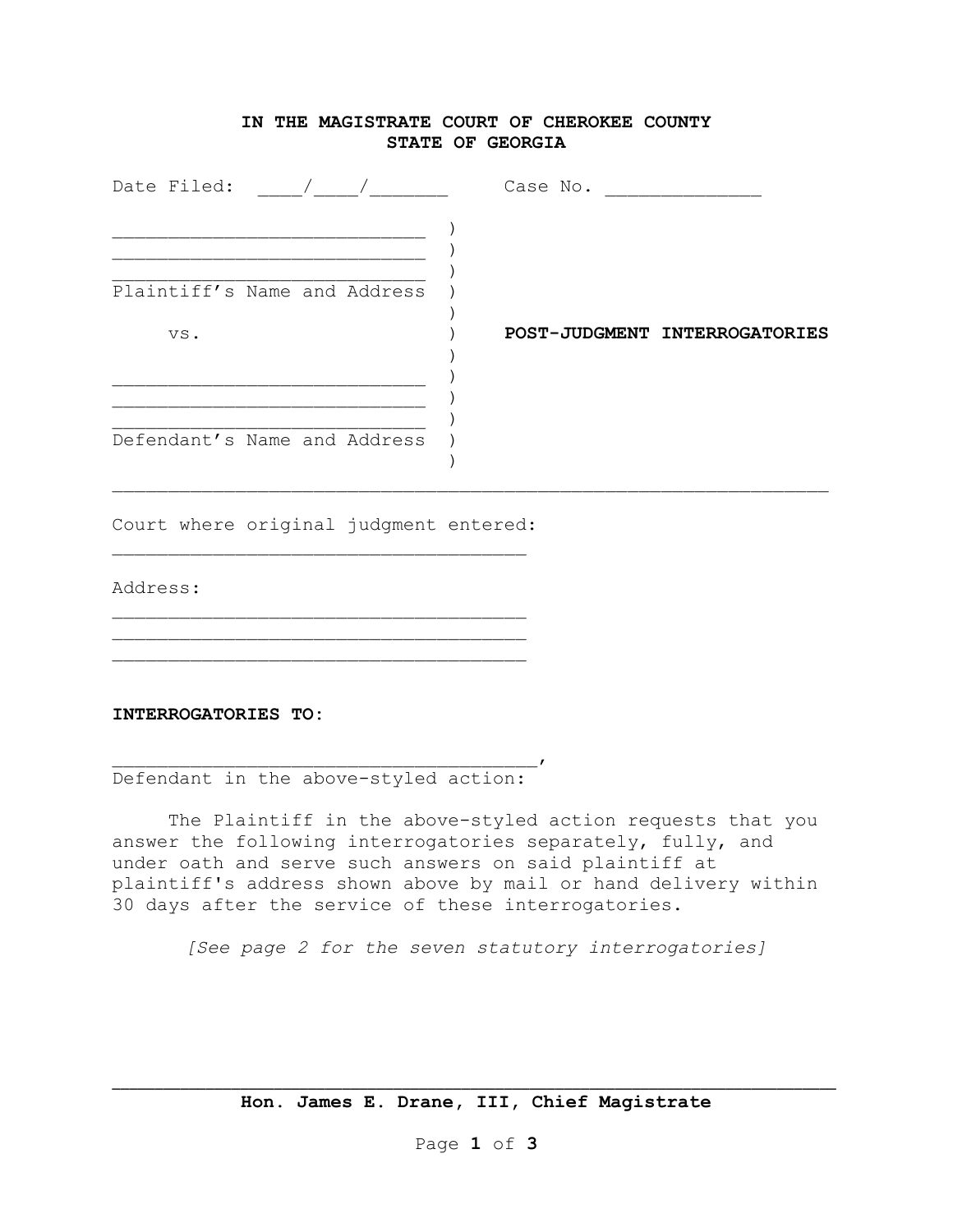1. List your full name, home phone number, and address, including apartment number and ZIP Code.

2. List the name, address, and phone number of your employer(s).

\_\_\_\_\_\_\_\_\_\_\_\_\_\_\_\_\_\_\_\_\_\_\_\_\_\_\_\_\_\_\_\_\_\_\_\_\_\_\_\_\_\_\_\_\_\_\_\_\_\_\_\_\_\_\_\_\_\_\_\_\_\_

\_\_\_\_\_\_\_\_\_\_\_\_\_\_\_\_\_\_\_\_\_\_\_\_\_\_\_\_\_\_\_\_\_\_\_\_\_\_\_\_\_\_\_\_\_\_\_\_\_\_\_\_\_\_\_\_\_\_\_\_\_\_

\_\_\_\_\_\_\_\_\_\_\_\_\_\_\_\_\_\_\_\_\_\_\_\_\_\_\_\_\_\_\_\_\_\_\_\_\_\_\_\_\_\_\_\_\_\_\_\_\_\_\_\_\_\_\_\_\_\_\_\_\_\_

\_\_\_\_\_\_\_\_\_\_\_\_\_\_\_\_\_\_\_\_\_\_\_\_\_\_\_\_\_\_\_\_\_\_\_\_\_\_\_\_\_\_\_\_\_\_\_\_\_\_\_\_\_\_\_\_\_\_\_\_\_\_ \_\_\_\_\_\_\_\_\_\_\_\_\_\_\_\_\_\_\_\_\_\_\_\_\_\_\_\_\_\_\_\_\_\_\_\_\_\_\_\_\_\_\_\_\_\_\_\_\_\_\_\_\_\_\_\_\_\_\_\_\_\_ \_\_\_\_\_\_\_\_\_\_\_\_\_\_\_\_\_\_\_\_\_\_\_\_\_\_\_\_\_\_\_\_\_\_\_\_\_\_\_\_\_\_\_\_\_\_\_\_\_\_\_\_\_\_\_\_\_\_\_\_\_\_

3. Describe and state the location of each piece of real estate in which you own any interest.

\_\_\_\_\_\_\_\_\_\_\_\_\_\_\_\_\_\_\_\_\_\_\_\_\_\_\_\_\_\_\_\_\_\_\_\_\_\_\_\_\_\_\_\_\_\_\_\_\_\_\_\_\_\_\_\_\_\_\_\_\_\_ \_\_\_\_\_\_\_\_\_\_\_\_\_\_\_\_\_\_\_\_\_\_\_\_\_\_\_\_\_\_\_\_\_\_\_\_\_\_\_\_\_\_\_\_\_\_\_\_\_\_\_\_\_\_\_\_\_\_\_\_\_\_

\_\_\_\_\_\_\_\_\_\_\_\_\_\_\_\_\_\_\_\_\_\_\_\_\_\_\_\_\_\_\_\_\_\_\_\_\_\_\_\_\_\_\_\_\_\_\_\_\_\_\_\_\_\_\_\_\_\_\_\_\_\_

4. Give the name, address, phone number, and a description of the nature of any business venture in which you own any interest.

\_\_\_\_\_\_\_\_\_\_\_\_\_\_\_\_\_\_\_\_\_\_\_\_\_\_\_\_\_\_\_\_\_\_\_\_\_\_\_\_\_\_\_\_\_\_\_\_\_\_\_\_\_\_\_\_\_\_\_\_\_\_ \_\_\_\_\_\_\_\_\_\_\_\_\_\_\_\_\_\_\_\_\_\_\_\_\_\_\_\_\_\_\_\_\_\_\_\_\_\_\_\_\_\_\_\_\_\_\_\_\_\_\_\_\_\_\_\_\_\_\_\_\_\_ \_\_\_\_\_\_\_\_\_\_\_\_\_\_\_\_\_\_\_\_\_\_\_\_\_\_\_\_\_\_\_\_\_\_\_\_\_\_\_\_\_\_\_\_\_\_\_\_\_\_\_\_\_\_\_\_\_\_\_\_\_\_

5. List the names, addresses, and phone numbers of all persons who owe money to you and specify the amounts owed.

\_\_\_\_\_\_\_\_\_\_\_\_\_\_\_\_\_\_\_\_\_\_\_\_\_\_\_\_\_\_\_\_\_\_\_\_\_\_\_\_\_\_\_\_\_\_\_\_\_\_\_\_\_\_\_\_\_\_\_\_\_\_ \_\_\_\_\_\_\_\_\_\_\_\_\_\_\_\_\_\_\_\_\_\_\_\_\_\_\_\_\_\_\_\_\_\_\_\_\_\_\_\_\_\_\_\_\_\_\_\_\_\_\_\_\_\_\_\_\_\_\_\_\_\_ \_\_\_\_\_\_\_\_\_\_\_\_\_\_\_\_\_\_\_\_\_\_\_\_\_\_\_\_\_\_\_\_\_\_\_\_\_\_\_\_\_\_\_\_\_\_\_\_\_\_\_\_\_\_\_\_\_\_\_\_\_\_

6. List the names and addresses of all banks or savings institutions where you have any sums of money deposited and identify the accounts by number.

7. List and give the present location of all items of personal property owned by you that have a value of more than \$100.00.

\_\_\_\_\_\_\_\_\_\_\_\_\_\_\_\_\_\_\_\_\_\_\_\_\_\_\_\_\_\_\_\_\_\_\_\_\_\_\_\_\_\_\_\_\_\_\_\_\_\_\_\_\_\_\_\_\_\_\_\_\_\_ \_\_\_\_\_\_\_\_\_\_\_\_\_\_\_\_\_\_\_\_\_\_\_\_\_\_\_\_\_\_\_\_\_\_\_\_\_\_\_\_\_\_\_\_\_\_\_\_\_\_\_\_\_\_\_\_\_\_\_\_\_\_ \_\_\_\_\_\_\_\_\_\_\_\_\_\_\_\_\_\_\_\_\_\_\_\_\_\_\_\_\_\_\_\_\_\_\_\_\_\_\_\_\_\_\_\_\_\_\_\_\_\_\_\_\_\_\_\_\_\_\_\_\_\_

\_\_\_\_\_\_\_\_\_\_\_\_\_\_\_\_\_\_\_\_\_\_\_\_\_\_\_\_\_\_\_\_\_\_\_\_\_\_\_\_\_\_\_\_

\_\_\_\_\_\_\_\_\_\_\_\_\_\_\_\_\_\_\_\_\_\_\_\_\_\_\_\_\_\_\_\_\_\_\_\_\_\_\_\_\_\_\_\_\_\_\_\_\_\_\_\_\_\_\_\_\_\_\_\_\_\_ \_\_\_\_\_\_\_\_\_\_\_\_\_\_\_\_\_\_\_\_\_\_\_\_\_\_\_\_\_\_\_\_\_\_\_\_\_\_\_\_\_\_\_\_\_\_\_\_\_\_\_\_\_\_\_\_\_\_\_\_\_\_ \_\_\_\_\_\_\_\_\_\_\_\_\_\_\_\_\_\_\_\_\_\_\_\_\_\_\_\_\_\_\_\_\_\_\_\_\_\_\_\_\_\_\_\_\_\_\_\_\_\_\_\_\_\_\_\_\_\_\_\_\_\_

Defendant's Signature

\_\_\_\_\_\_\_\_\_\_\_\_\_\_\_\_\_\_\_\_\_\_\_\_\_\_\_\_\_\_\_\_\_\_\_\_\_\_\_\_\_\_\_\_\_\_\_\_\_\_\_\_\_\_\_\_\_\_\_\_\_\_\_\_\_\_\_\_\_\_\_\_\_\_\_\_\_\_\_\_\_\_\_\_\_ **Hon. James E. Drane, III, Chief Magistrate**